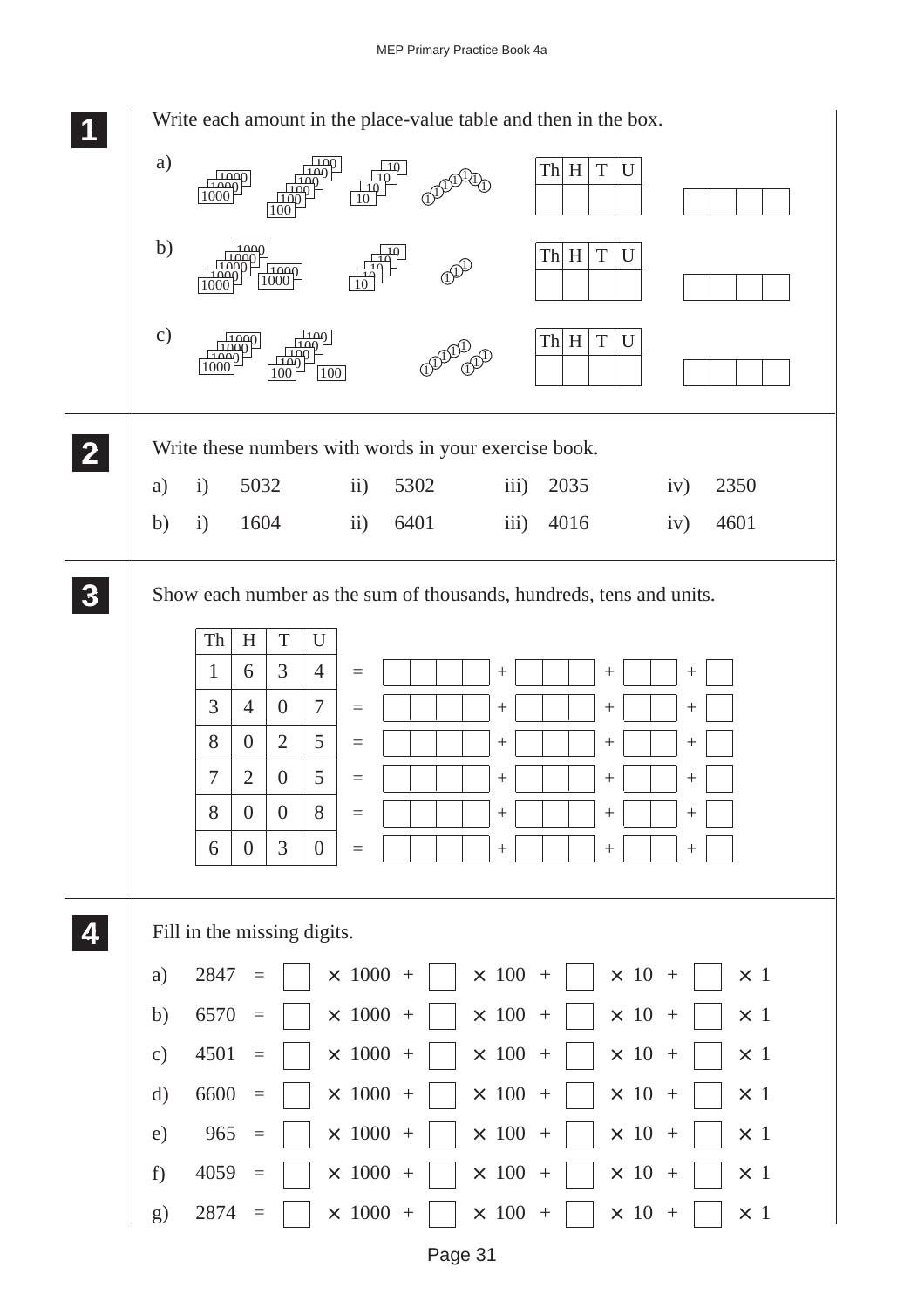|          | Write the numbers in the place-value table.<br><b>TTh</b><br>Th                       | H                      | T              | U |
|----------|---------------------------------------------------------------------------------------|------------------------|----------------|---|
|          | Eight thousand, three hundred and sixty three                                         |                        |                |   |
|          | Nine thousand and sixty four                                                          |                        |                |   |
|          | Two thousand, seven hundred and five                                                  |                        |                |   |
|          | Six thousand, nine hundred and seventy                                                |                        |                |   |
|          | Nine hundred and sixteen                                                              |                        |                |   |
|          | $4 \times 1000 + 3 \times 100 + 8 \times 10 + 7 \times 1$                             |                        |                |   |
|          | $2 \times 1000 + 9 \times 100 + 6 \times 10$                                          |                        |                |   |
|          | $5 \times 1000 + 4 \times 10 + 8 \times 1$                                            |                        |                |   |
|          | $1 \times 1000 + 5 \times 100 + 4 \times 1$                                           |                        |                |   |
|          | $8000 + 300 + 40 + 2$                                                                 |                        |                |   |
|          |                                                                                       |                        |                |   |
|          | Fill in the missing digits and place values.                                          |                        |                |   |
|          | $7312 =$<br>$Th +$<br>$H +$<br>$T +$<br>U<br>a)<br>$\mathbf{i}$                       |                        |                |   |
|          |                                                                                       |                        |                |   |
|          | $\mathbf{ii}$<br>$4067 =$<br>$Th +$<br>$H +$<br>$T +$<br>U                            |                        |                |   |
|          | iii)<br>$9304 =$<br>$Th +$<br>$H +$<br>$T +$<br>U                                     |                        |                |   |
|          | $6018 = 6$<br>b)<br>i)<br>$+8$<br>$+ 0$<br>$+1$                                       |                        |                |   |
|          | $\rm ii)$<br>$3568 = 3$<br>$+8$<br>5<br>$+6$                                          |                        |                |   |
|          | iii)<br>$2605 = 2$<br>$+5$<br>$+6$<br>$+0$                                            |                        |                |   |
| $\bf{3}$ | In your exercise book, write ten numbers:                                             |                        |                |   |
|          |                                                                                       |                        |                |   |
|          | in increasing order, starting at 2478 and counting up 7 at a time.<br>a)              |                        |                |   |
|          | in decreasing order, starting at 5093 and counting down 50 at a time.<br>b)           |                        |                |   |
|          | in increasing order, starting at 4803 and counting up 120 at a time.<br>$\mathbf{c})$ |                        |                |   |
| 4        | $4000 + 300 + 20 + 5$                                                                 |                        |                |   |
|          | $1Th + 5H + 3T$                                                                       | <b>MDXXX</b>           |                |   |
|          | Join up<br>$(8 \times 100 + 7 \times 10 + 4 \times 1)$<br>the equal                   |                        |                |   |
|          | DCCCLXXIV<br>values.                                                                  |                        | $8H + 7T + 4U$ |   |
|          | $(4 \times 1000 + 3 \times 100 + 2 \times 10 + 5 \times 1)$<br>1530                   | $(15 \times 100 + 30)$ |                |   |
|          | $8000 + 70 + 4$<br>874<br>$8Th + 7T + 4U$                                             |                        |                |   |

Page 32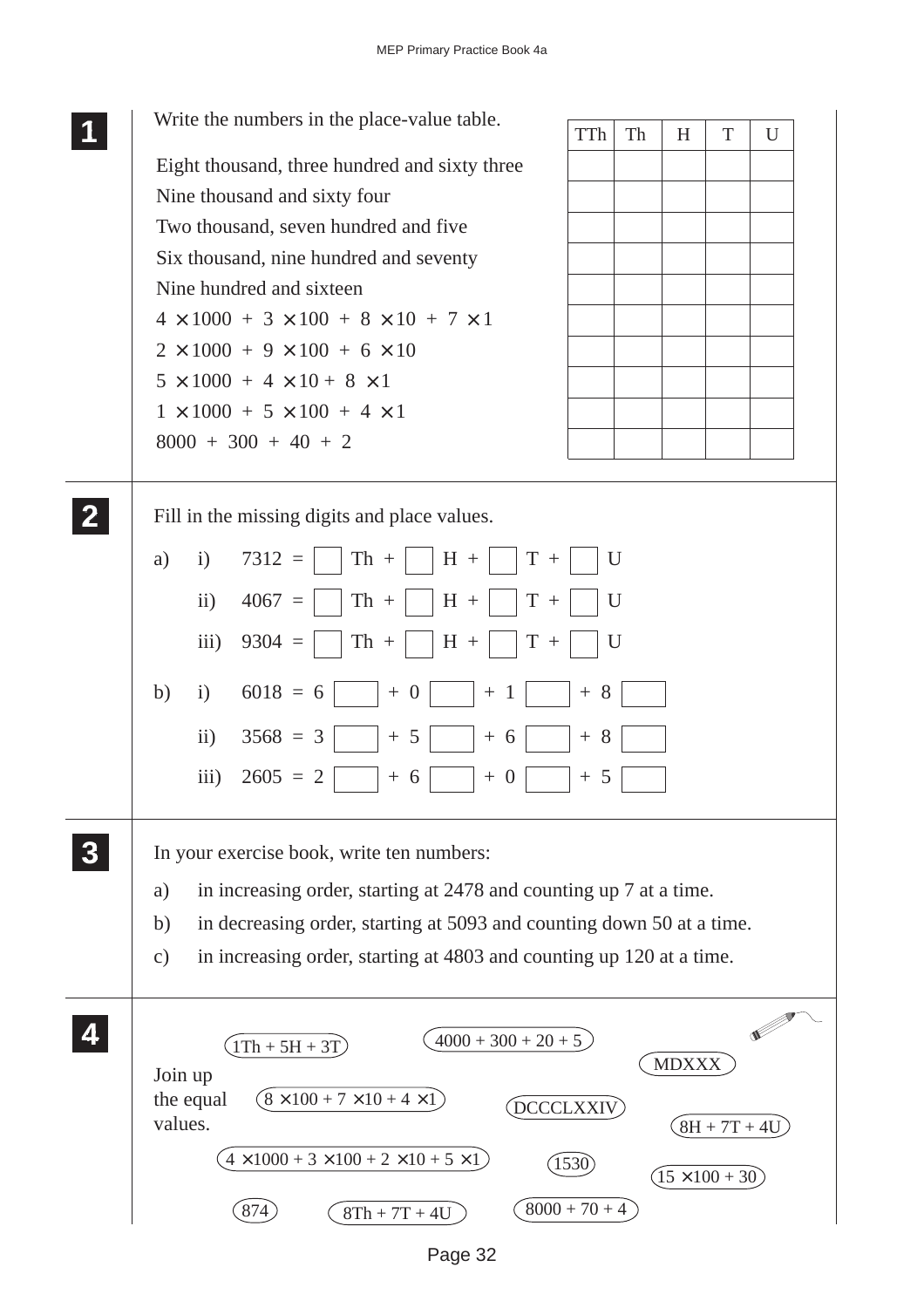|               | Which numbers do the letters stand for? Write them in the boxes.                                            |          |                  |                             |                                               |                   |      |
|---------------|-------------------------------------------------------------------------------------------------------------|----------|------------------|-----------------------------|-----------------------------------------------|-------------------|------|
| a)            | $\mathfrak{a}$                                                                                              |          | $\boldsymbol{b}$ | $\mathcal{C}$               | $\overline{d}$                                | $\mathcal{C}_{0}$ |      |
| 1000          |                                                                                                             | 1500     |                  |                             |                                               |                   |      |
| b)            | $\mathfrak{a}$                                                                                              |          | $\boldsymbol{b}$ | $\mathcal{C}_{0}^{0}$       | d                                             | $\mathfrak{e}$    |      |
| 5000          |                                                                                                             | 5500     |                  |                             |                                               |                   |      |
| $\mathbf{c})$ | $\mathfrak{a}$                                                                                              |          | b                | $\mathcal{C}_{\mathcal{C}}$ | d                                             | $\mathfrak{e}$    |      |
| 8000          |                                                                                                             | 8500     |                  |                             |                                               |                   |      |
|               |                                                                                                             |          |                  |                             |                                               |                   |      |
|               | Mark with a dot where each letter should be on the relevant number line.                                    |          |                  |                             |                                               |                   |      |
|               |                                                                                                             |          |                  |                             |                                               |                   |      |
|               | $a = 1965$ $b = 9972$ $c = 1999$ $d = 9981$ $e = 1983$ $f = 9965$                                           |          |                  |                             |                                               |                   |      |
| 1960          |                                                                                                             | 1970     |                  | 1980                        | <del>,,,,,,,,,,,,,,,,,,,,,,,,</del> ,<br>1990 |                   | 2000 |
|               |                                                                                                             |          |                  |                             |                                               |                   |      |
|               |                                                                                                             |          |                  |                             |                                               |                   |      |
|               |                                                                                                             |          |                  |                             |                                               |                   |      |
| 9960          |                                                                                                             | 9970     |                  |                             |                                               |                   |      |
|               | Write the next smaller and greater whole tens, hundreds and thousands in the boxes.                         |          |                  |                             |                                               |                   |      |
|               | $\lt$                                                                                                       | $\lt$    |                  |                             | $\lt$                                         | $\lt$             |      |
|               | $\,<$                                                                                                       | $\,<$    |                  | < 4263 <<br>< 6728 <        | $\,<$                                         | $\,<$             |      |
|               | $<\,$                                                                                                       | $\equiv$ |                  | $<$ 9806 $<$                | $\,<\,$                                       | $<\,$             |      |
|               | $<\,$                                                                                                       | $<\,$    |                  | < 7777 <                    | $<\,$                                         | $<\,$             |      |
|               | $\,<\,$                                                                                                     | <        |                  | < 2222 <                    | $\,<\,$                                       | $\,<\,$           |      |
|               | Colour the nearest ten <i>red</i> , the nearest hundred <i>green</i> and the nearest thousand <i>blue</i> . |          |                  |                             |                                               |                   |      |
|               |                                                                                                             |          |                  |                             |                                               |                   |      |
|               | Write in the boxes the numbers described.                                                                   |          |                  |                             |                                               |                   |      |
| a)            | The smallest 4-digit: i) number                                                                             |          |                  |                             | $\rm ii)$                                     | odd number        |      |
| b)            | The greatest 4-digit: i) number                                                                             |          |                  |                             | $\rm ii)$                                     | odd number        |      |
| $\mathbf{c})$ | The greatest 4-digit number divisible by: $i)$ 5                                                            |          |                  |                             |                                               | $\ddot{i}$<br>10  |      |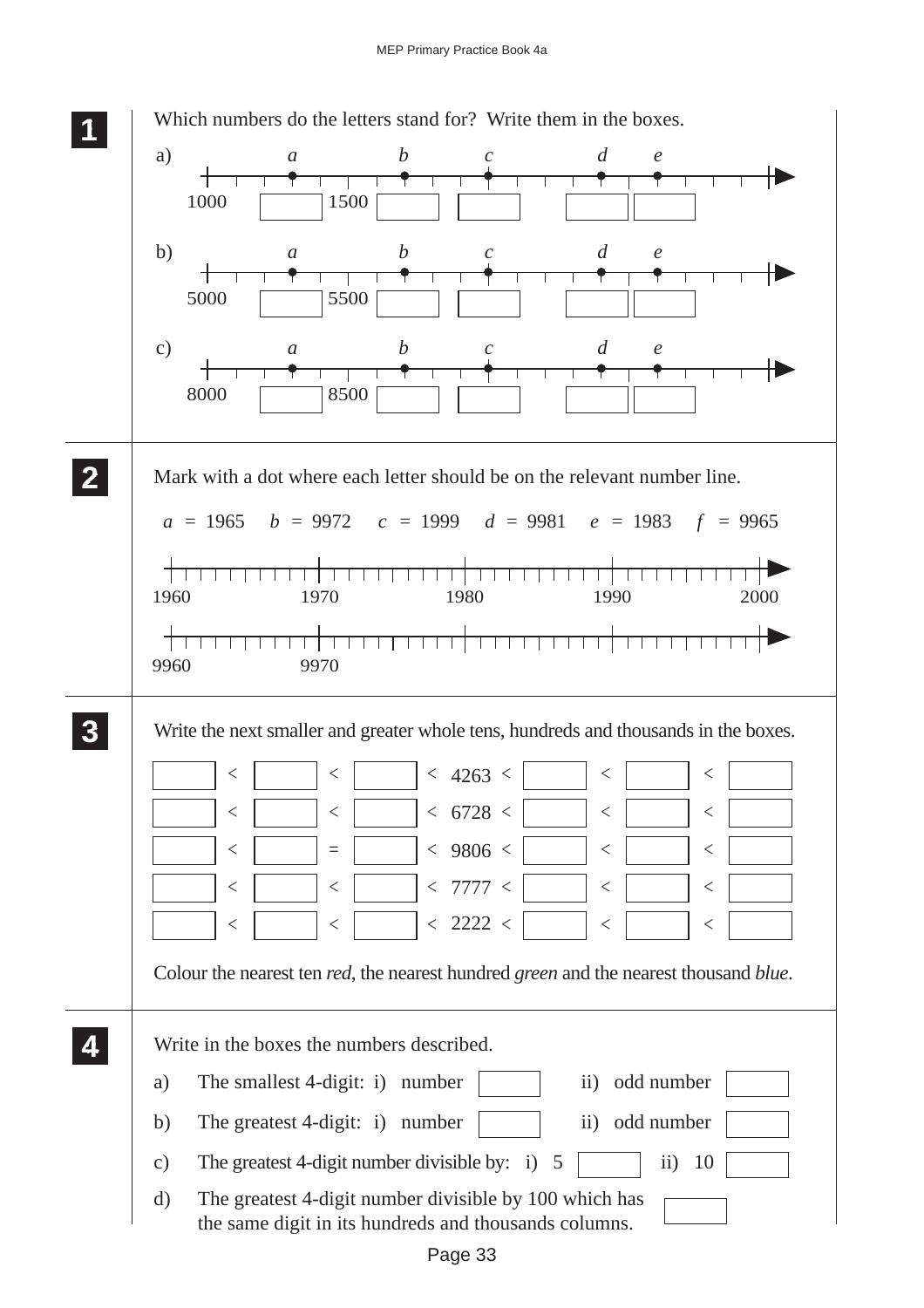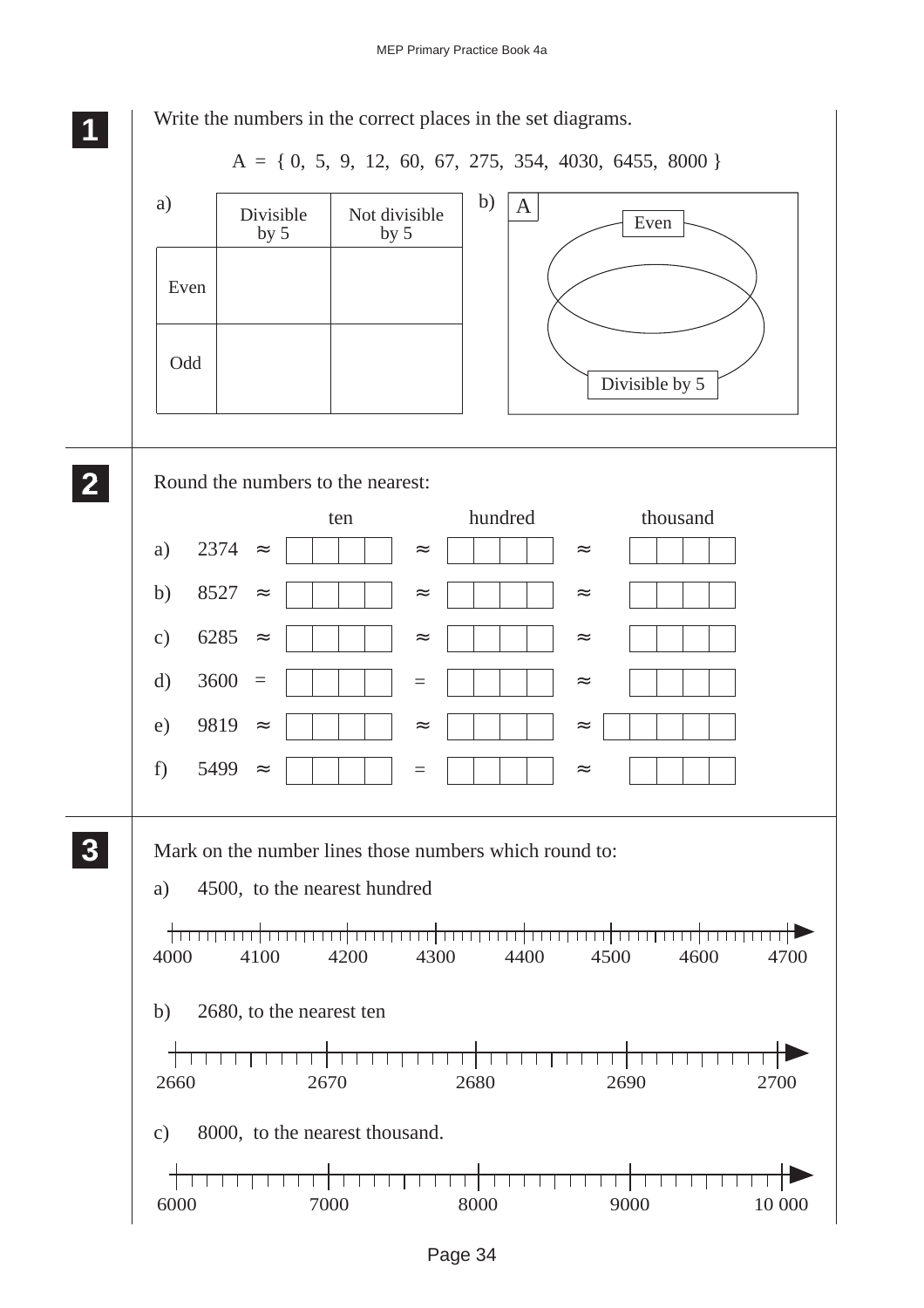| Fill in the missing numbers.                                                                                           |
|------------------------------------------------------------------------------------------------------------------------|
| $6475 = 6000 +$<br>$+75$ b) $27 \text{ H} = 2000 +$<br>a)                                                              |
| $3297 = 3000 + 200 +$<br>$+7$<br>$1345 +$<br>$= 2000$<br>$\mathbf{d}$<br>$\mathbf{c})$                                 |
| $4290 - 500 =$<br>$2910 + 1000 =$<br>$f$ )<br>$-1000$<br>$+500$<br>e)                                                  |
| The distance travelled by a plane from New York to London is 5586 km.<br>What is this distance rounded to the nearest: |
| $10 \mathrm{km}$<br>100 km<br>1000 km?<br>a)<br>b)<br>c)                                                               |
|                                                                                                                        |
| Which is more and by how much?<br>Fill in the missing signs and differences.                                           |
| $2998 \times 2$<br>$3012 \times 2$<br>$2678 + 10$<br>2691<br>b)<br>a)                                                  |
| $4820 - 30$<br>$7001 - 5$<br>$6896 + 10$<br>$4799 + 30$<br>$\rm d)$<br>$\mathbf{c})$                                   |
| $2323 + 124$<br>2423<br>$5750 - 101$<br>5650<br>e)<br>f)                                                               |
| Write a plan and do the calculation in your exercise book. Write the answer here.                                      |
| The difference between two numbers is 2790.<br>a)                                                                      |
| The smaller number is 3560. What is the other number?                                                                  |
| The difference between two numbers is 2790.<br>b)<br>The larger number is 3560. What is the other number?              |
| Write these numbers in increasing order.<br>a)                                                                         |
| $3601, 3016, 3106, 3061, 3610 \ldots \ldots \ldots \ldots \ldots \ldots \ldots \ldots \ldots \ldots$                   |
| Write these numbers in decreasing order.<br>b)                                                                         |
| 2999, 2099, 3001, 2909, 3010, 2990, 3100, 2090                                                                         |
|                                                                                                                        |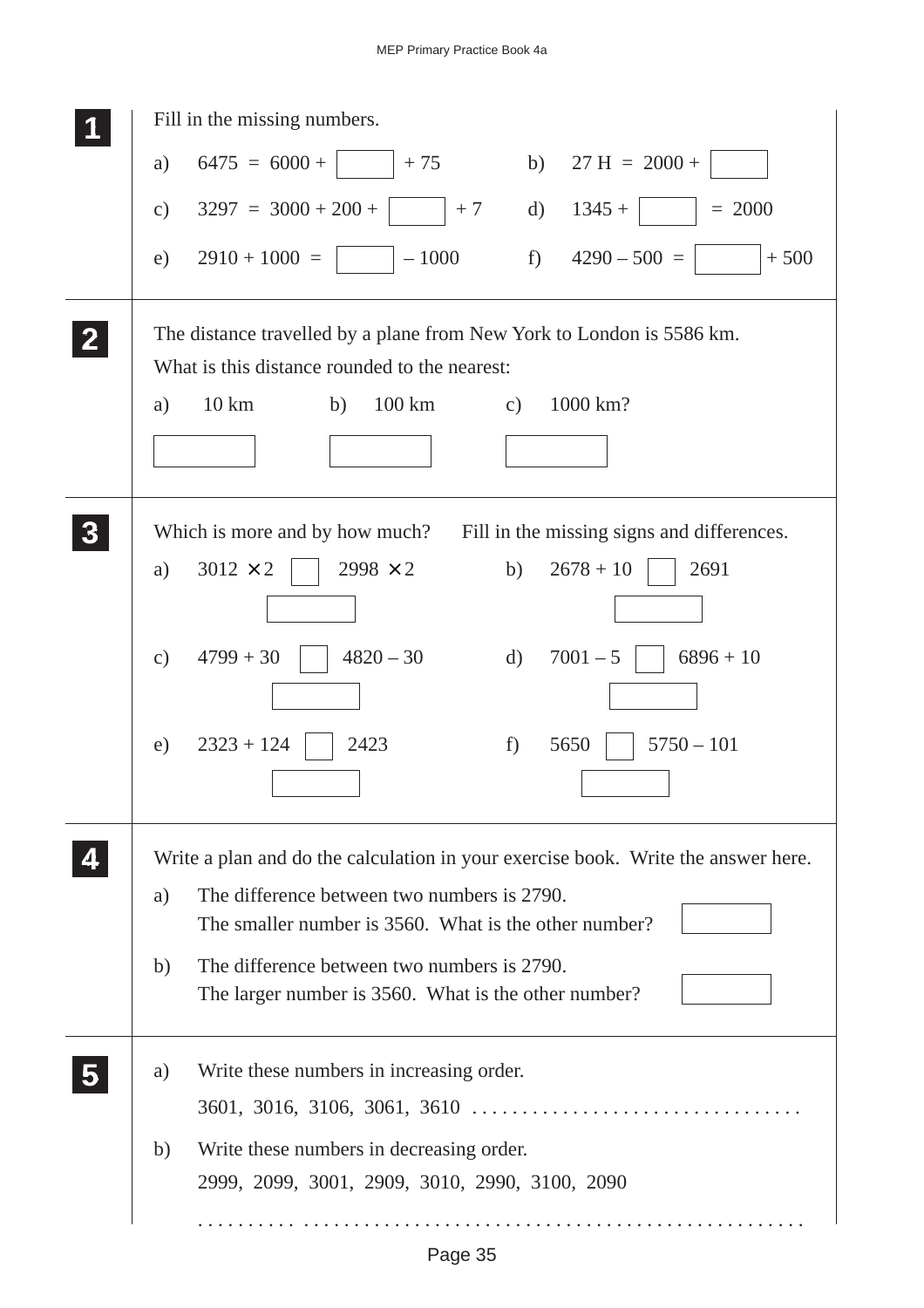|              |               | Practise addition.           |                                            |                                               |                                                                             |
|--------------|---------------|------------------------------|--------------------------------------------|-----------------------------------------------|-----------------------------------------------------------------------------|
|              | a)            | $5 + 2 =$                    | $50 + 20 =$                                | $500 + 200 =$                                 | $5000 + 2000 =$                                                             |
|              | b)            | $3 + 6 =$                    | $30 + 60 =$                                | $300 + 600 =$                                 | $6000 + 3000 =$                                                             |
|              | c)            | $8 + 2 =$                    | $80 + 20 =$                                | $800 + 200 =$                                 | $2000 + 8000 =$                                                             |
|              | $\rm d$       | $3 + 4 =$                    | $32 + 45 =$                                | $320 + 456 =$                                 | $3200 + 4500 =$                                                             |
| $\mathbf{2}$ |               | Practise subtraction.        |                                            |                                               |                                                                             |
|              | a)            | $8 - 5 =$                    | $80 - 50 =$                                | $800 - 500 =$                                 | $8000 - 5000 =$                                                             |
|              | b)            |                              | $90-40 = 900-400 =$                        | $9000 - 4000 =$                               | $19000 - 4000 =$                                                            |
|              | c)            |                              | $10-3 = 100-30 =$                          | $1000 - 300 =$                                | $10000 - 3000 =$                                                            |
|              | $\rm d)$      | $7 - 6 =$                    | $78 - 64 =$                                | $740 - 680 =$                                 | $7800 - 6400 =$                                                             |
|              |               | Fill in the missing numbers. |                                            |                                               |                                                                             |
|              | a)            | $30 +$                       | $= 70,$<br>$300 +$                         | $= 700,$                                      | $3000 +$<br>$= 7000$                                                        |
|              | b)            | $80 -$                       | $= 20,$<br>$800 -$                         | $= 200,$                                      | $= 2000$<br>$8000 -$                                                        |
|              | $\mathbf{c})$ |                              | $+40 = 70,$                                | $+400 = 700,$                                 | $+4000 = 7000$                                                              |
|              | $\mathbf{d}$  |                              | $-60 = 20,$                                | $-600 = 200$ ,                                | $-6000 = 2000$                                                              |
|              | e)            | $8+$                         | $800 +$<br>$= 13,$                         | $= 1300,$                                     | $8000 +$<br>$= 13000$                                                       |
|              | f)            |                              | $-90 = 30, 1200 -$                         | $= 900,$                                      | $-9000 = 3000$                                                              |
|              |               |                              | Write operations and calculate the result. |                                               |                                                                             |
|              | a)            |                              | What is the sum of 4300 and 2800?          |                                               |                                                                             |
|              |               |                              |                                            |                                               |                                                                             |
|              | b)            |                              |                                            | What is the difference between 4300 and 2800? |                                                                             |
|              |               |                              |                                            |                                               |                                                                             |
|              |               |                              |                                            |                                               | One term in an addition is 1800. The sum is 5300. What is the other term?   |
|              | $\mathbf{c})$ |                              |                                            |                                               |                                                                             |
|              |               |                              |                                            |                                               |                                                                             |
|              | d)            |                              |                                            |                                               | What is the subtrahend if the reductant is 5300 and the difference is 1800? |
|              |               |                              |                                            |                                               |                                                                             |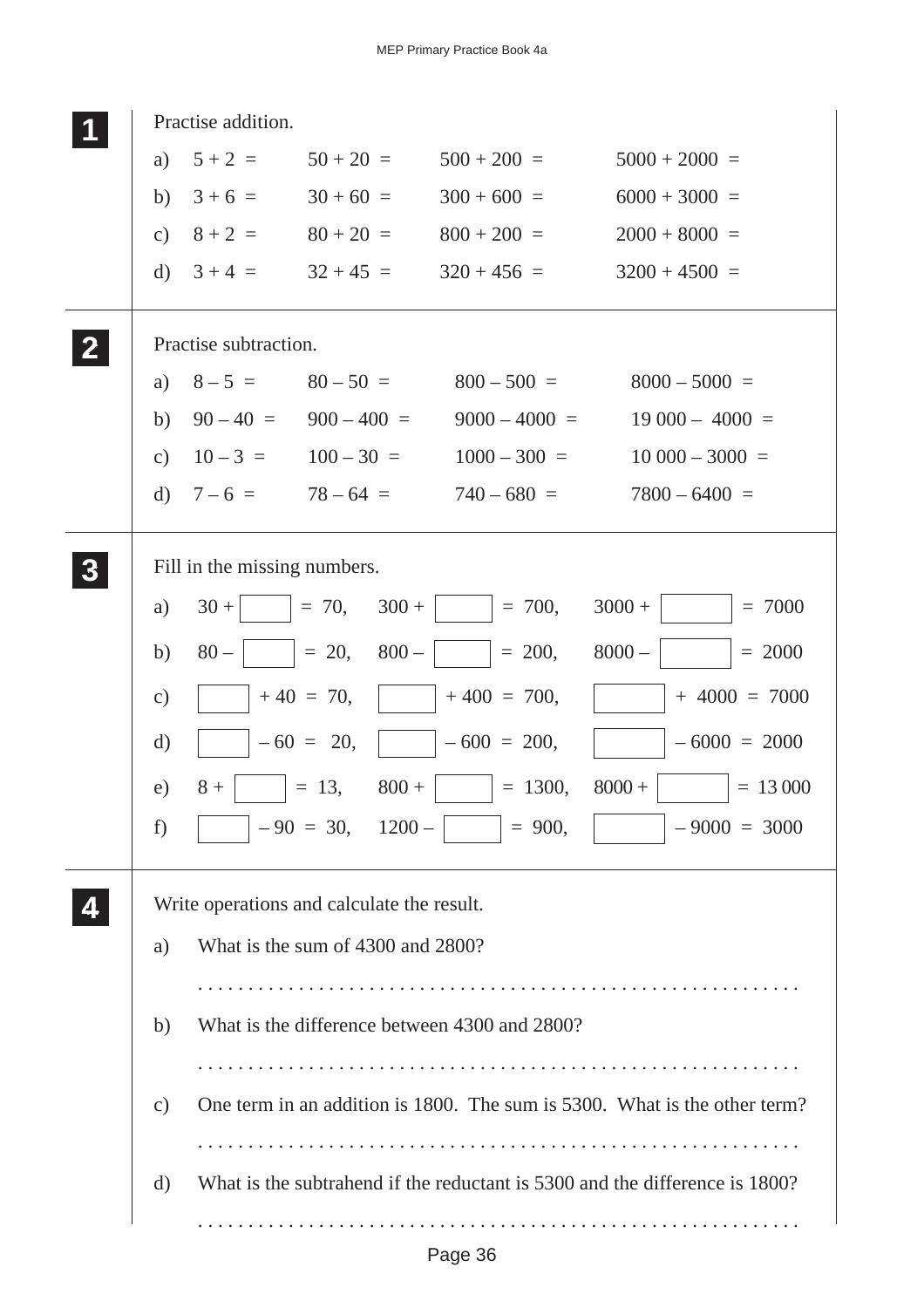## MEP Primary Practice Book 4a

|              | Do the calculations. Colour the equal results in the same colour.                |
|--------------|----------------------------------------------------------------------------------|
|              | $4600 + 3900 =$<br>$9700 - 1200 =$<br>e)<br>a)                                   |
|              | $4600 + 4000 - 1000 =$<br>$9700 - 1000 + 200 =$<br>f)<br>b)                      |
|              | $3900 + 4000 + 600 =$<br>$9700 - 2000 + 800 =$<br>$\mathbf{c})$<br>g)            |
|              | $3900 + 4000 - 600 =$<br>$10\,000 - 1200 - 300 =$<br>$\mathbf{d}$<br>h)          |
| $\mathbf{2}$ | Calculate the sums as simply as you can. Show your calculations in detail.       |
|              | $360 + 4900 + 4100 + 40 =$<br>a)                                                 |
|              | $2840 + 650 + 3050 + 160 =$<br>b)                                                |
|              | $410 + 5330 + 2390 + 70 =$<br>$\mathbf{c})$                                      |
|              |                                                                                  |
|              | Do part a) in your exercise book. Use the result to help answer parts b) and c). |
|              | Ann had 7500 p. How much more did she have than:                                 |
|              | Peter if Peter had 2300 p<br>a)                                                  |
|              | John if John had 2200 p<br>b)                                                    |
|              | Diane if Diane had 1300 p?<br>$\mathbf{c})$                                      |
|              | Do part a) in your exercise book. Use the result to help answer parts b) and c). |
|              | Each pupil on a school trip spent 3500 p. How much money did:                    |
|              | Finlay have left if he took 7000 p<br>a)                                         |
|              | Emma have left if she took 6800 p<br>b)                                          |
|              | Lee have left if he took $7300 p$ ?<br>$\mathbf{c})$                             |
|              | Complete the magic squares.<br>b)<br>a)<br>2000<br>2000<br>2000<br>5000          |
|              | The sum of any row, column                                                       |
|              | or diagonal is the same.<br>3000<br>3000                                         |
|              |                                                                                  |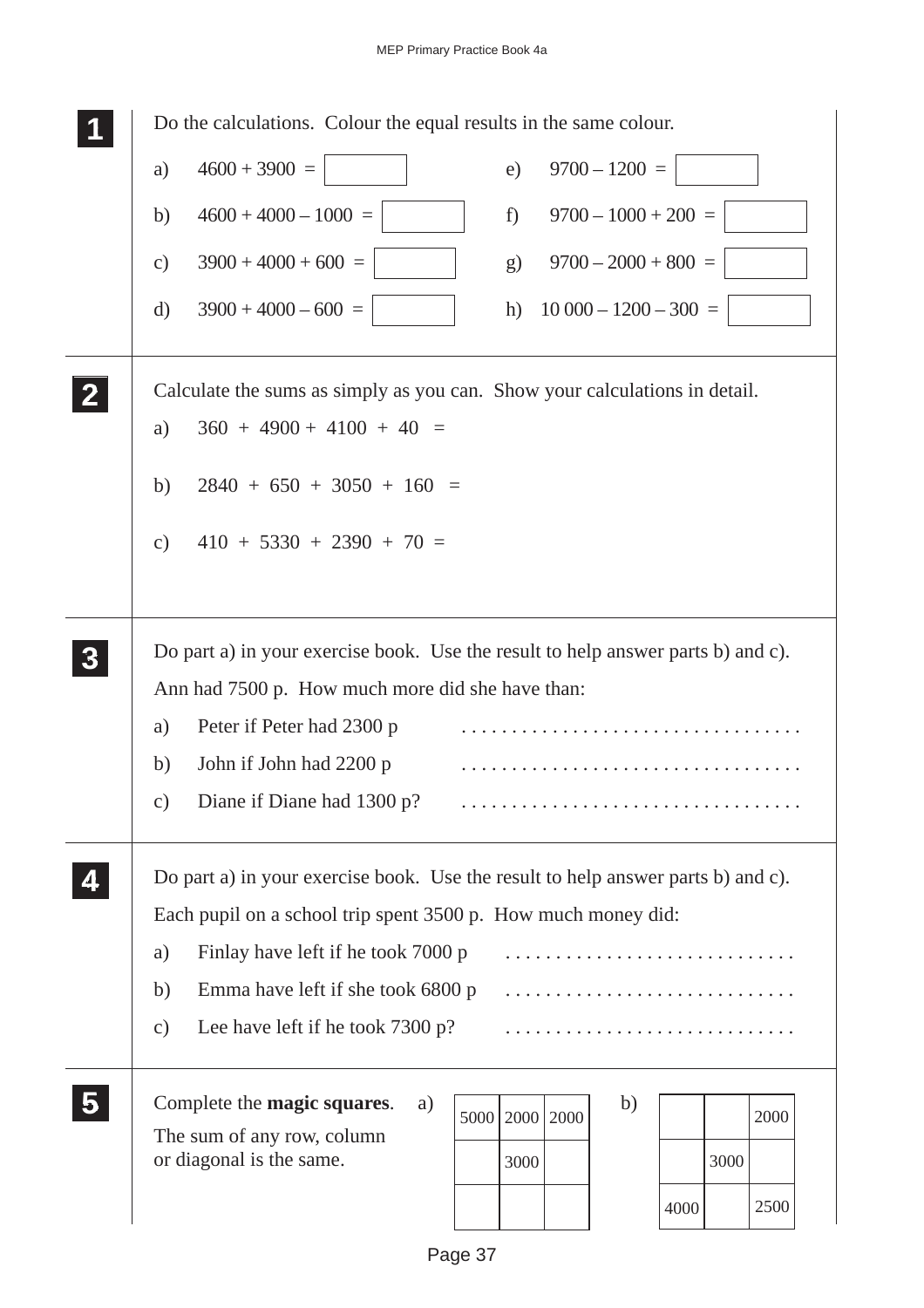|              | Estimate quickly, then calculate the sum.                                                                                                                                                                                                                                                                                     |
|--------------|-------------------------------------------------------------------------------------------------------------------------------------------------------------------------------------------------------------------------------------------------------------------------------------------------------------------------------|
|              | $2653 + 1746$<br>a)                                                                                                                                                                                                                                                                                                           |
|              | C:<br>E:                                                                                                                                                                                                                                                                                                                      |
|              | $1256 + 7902$<br>b)                                                                                                                                                                                                                                                                                                           |
|              | C:<br>E:                                                                                                                                                                                                                                                                                                                      |
|              | $5343 + 2145$<br>$\mathbf{c})$<br>C:                                                                                                                                                                                                                                                                                          |
|              | E:                                                                                                                                                                                                                                                                                                                            |
| $\mathbf{2}$ | Complete the additions and then check them.                                                                                                                                                                                                                                                                                   |
|              | a)<br>b)<br>$\mathbf{c})$<br>d)<br>7   8   5   6<br>$7 \mid 3 \mid 7 \mid 6$<br>3 6<br>$4\frac{1}{2}$<br>.<br>$+ 2 5 3 7$<br>$7 \, \, 8$<br>$\boldsymbol{+}$<br>$+$<br>$^{+}$<br>$7 \mid 4 \mid 5 \mid$<br>$1 \mid 5 \mid 5 \mid 5$<br>$9 \mid 4 \mid 0 \mid 8$<br>8<br>$\mathfrak{Z}$<br>9 <sup>1</sup><br>$\mathbf{1}$<br>7 |
|              | Estimate first then calculate the difference. Check the subtraction in two ways.<br>$8587 - 5362 \approx$                                                                                                                                                                                                                     |
|              | a)<br>Check:<br>C:                                                                                                                                                                                                                                                                                                            |
|              | $4567 - 1572 =$<br>b)                                                                                                                                                                                                                                                                                                         |
|              | Check:<br>C:                                                                                                                                                                                                                                                                                                                  |
|              | The sum of any two adjacent numbers is the number directly above them.<br>Fill in the missing numbers.                                                                                                                                                                                                                        |
|              | a)<br>b)<br>$\circ$ )<br>3400<br>5400<br>7400<br>5900<br>3600<br>2800<br>1600<br>2800<br>2500                                                                                                                                                                                                                                 |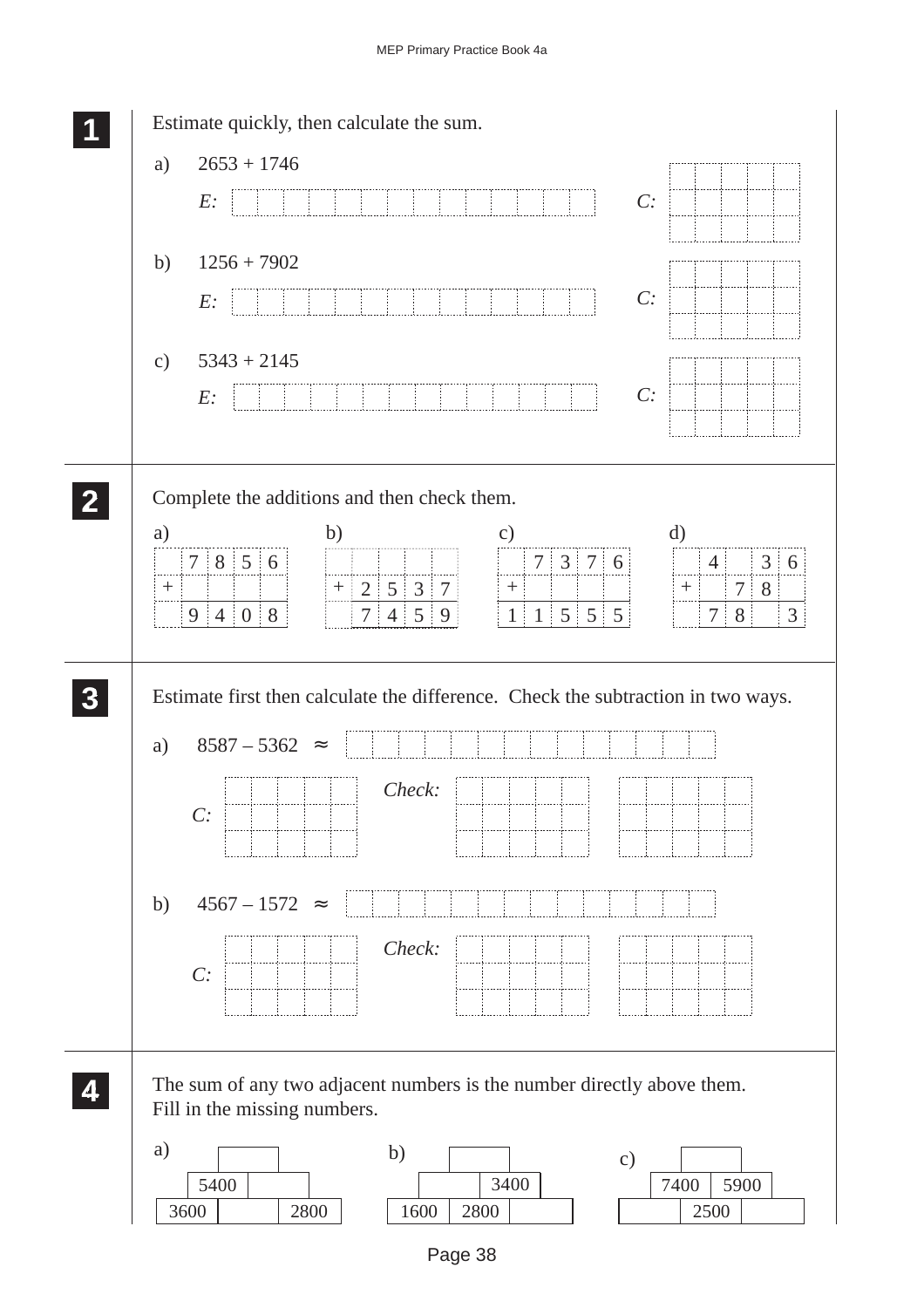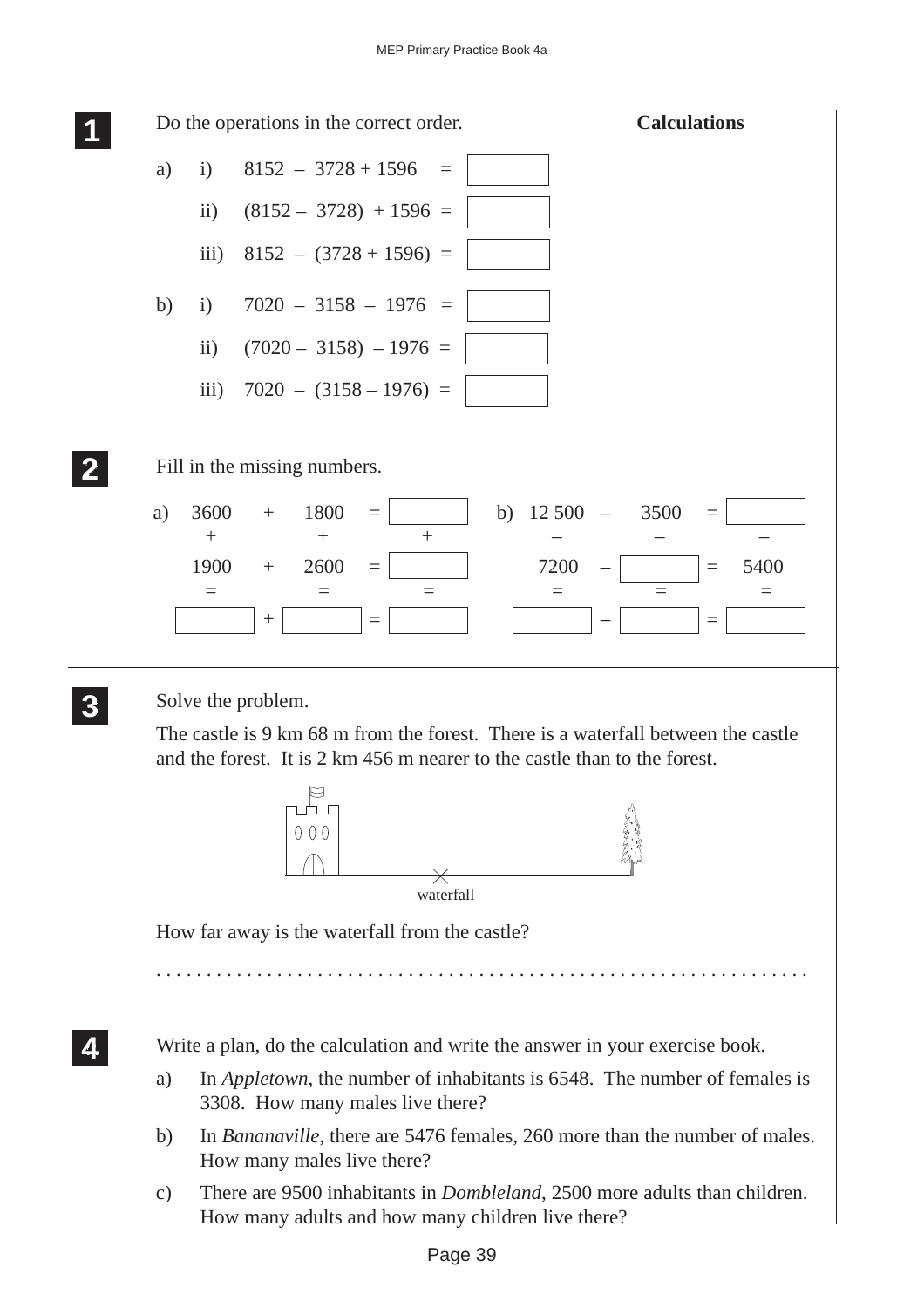|                | Fill in the missing digits.                                                                                                                                                                                                                                                                                                                                                                                                                                                       |
|----------------|-----------------------------------------------------------------------------------------------------------------------------------------------------------------------------------------------------------------------------------------------------------------------------------------------------------------------------------------------------------------------------------------------------------------------------------------------------------------------------------|
|                | a)<br>b)<br>d)<br>$\mathbf{c})$<br>$\overline{2}$<br>1 <sup>1</sup><br>2<br>9<br>6<br>$8 \mid 2$<br>6<br>$\frac{1}{2}$<br>$7 \mid 1$<br>5 <sup>1</sup><br>$+$ 3<br>$\overline{2}$<br>$\mathfrak{Z}$<br>6<br>4:<br>8<br>$^{+}$<br>2 9 <br>5 <sup>5</sup><br>8<br>8<br>9 4 2 0<br>7 <sup>1</sup><br>1 <sup>1</sup><br>$\overline{2}$<br>2 4                                                                                                                                         |
|                | The population of the village of <i>Lakeside</i> is 5486. What is its population<br>rounded to the nearest:<br>1000?<br>10<br>100<br>b)<br>a)<br>$\mathbf{c})$                                                                                                                                                                                                                                                                                                                    |
| 3 <sup>1</sup> | Solve the problems in your exercise book.<br>There were 6020 people at a football match.<br>a)<br>3860 were men, 1020 were women and the rest were children.<br>How many children were at the match?<br>A farmer has 1025 ducks. He has 295 more chickens than ducks.<br>b)<br>How many chickens and ducks does he have altogether?<br>There are 6345 beads in a bag. 3016 are white, 2107 are red and the rest are<br>$\mathbf{c})$<br>blue. How many blue beads are in the bag? |
|                | Using each of the digits $1, 4, 5$ and 8 once only, write:                                                                                                                                                                                                                                                                                                                                                                                                                        |
|                | a) the largest possible number<br>b) the smallest possible number                                                                                                                                                                                                                                                                                                                                                                                                                 |
|                | .                                                                                                                                                                                                                                                                                                                                                                                                                                                                                 |
|                | the largest possible even number<br>the smallest possible odd number<br>$\mathbf{d}$<br>$\mathbf{c})$                                                                                                                                                                                                                                                                                                                                                                             |
|                | .                                                                                                                                                                                                                                                                                                                                                                                                                                                                                 |
|                | two 2-digit numbers which have the smallest difference.  and<br>e)                                                                                                                                                                                                                                                                                                                                                                                                                |
|                | Fill in the numbers missing from the snakes. Write the rule in their heads.                                                                                                                                                                                                                                                                                                                                                                                                       |
|                | a)<br>1084<br>910<br>1258<br>1606                                                                                                                                                                                                                                                                                                                                                                                                                                                 |
|                | b)<br>5455<br>5555<br>5305<br>5205                                                                                                                                                                                                                                                                                                                                                                                                                                                |
|                | $\circ$ )<br>42<br>7<br>3024<br>84<br>252                                                                                                                                                                                                                                                                                                                                                                                                                                         |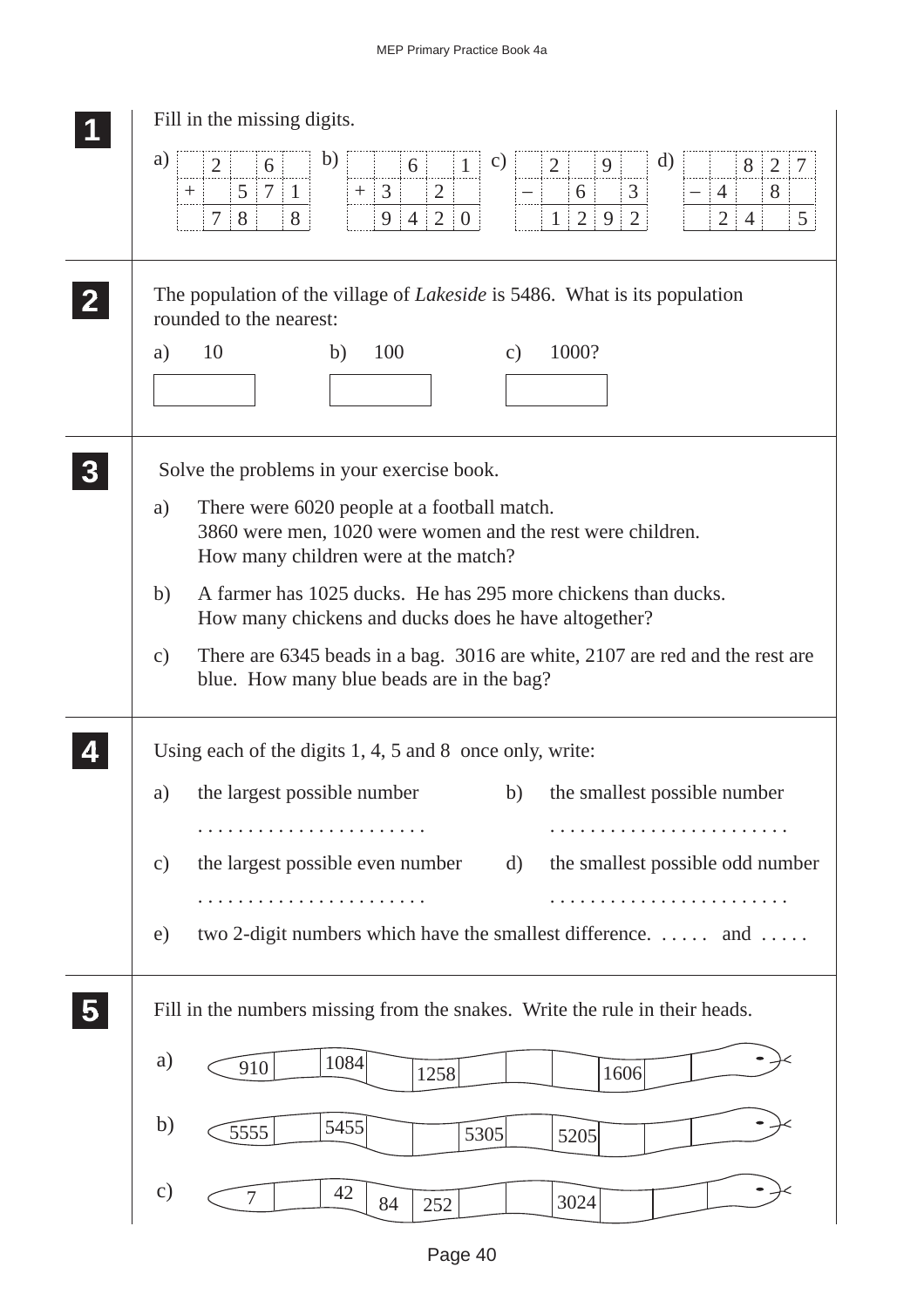|                  |               | Write the products.                                           |                  |                  |                   |                 |
|------------------|---------------|---------------------------------------------------------------|------------------|------------------|-------------------|-----------------|
|                  | a)            | $3 \times 6 =$                                                | $30 \times 6 =$  | $3 \times 60 =$  | $30 \times 60 =$  |                 |
|                  | b)            | $8 \times 4 =$                                                | $80 \times 4 =$  | $800 \times 4 =$ | $80 \times 40 =$  |                 |
|                  | c)            | $9 \times 3 =$                                                | $90 \times 3 =$  | $9 \times 300 =$ | $90 \times 30 =$  |                 |
|                  | $\rm d)$      | $8 \times 7 =$                                                | $80 \times 7 =$  | $8 \times 70 =$  | $800 \times 7 =$  |                 |
|                  | e)            | $6 \times 7 =$                                                | $60 \times 7 =$  | $600 \times 7 =$ | $6 \times 700 =$  |                 |
|                  | f)            | $9 \times 9 =$                                                | $90 \times 9 =$  | $900 \times 9 =$ | $90 \times 90 =$  |                 |
| $\overline{2}$   |               | Fill in the missing numbers.                                  |                  |                  |                   |                 |
|                  | a)            | $8 \times$<br>$= 24$                                          | $8 \times$       | $= 240$          | $8 \times$        | $= 2400$        |
|                  | b)            | $5 \times$<br>$= 45$                                          | $5 \times$       | $= 450$          | $5 \times$        | $= 4500$        |
|                  | $\mathbf{c})$ | $= 30$<br>$6 \times$                                          | $6 \times$       | $= 3000$         | $6 \times$        | $= 3000$        |
|                  | $\mathbf{d}$  | $= 36$<br>$9 \times$                                          | $9 \times$       | $= 360$          | $90 \times$       | $= 3600$        |
|                  | e)            | $= 28$<br>$4 \times$                                          | $40 \times$      | $= 280$          | $40 \times$       | $= 2800$        |
|                  | f             | $= 54$<br>$6 \times$                                          | $60 \times$      | $= 540$          | $60 \times$       | $= 5400$        |
| $\boldsymbol{3}$ |               | Write the products.                                           |                  |                  |                   |                 |
|                  | a)            | $3 \times 4 =$                                                | $30 \times 4 =$  |                  | $300 \times 4 =$  |                 |
|                  |               | $13 \times 4 =$                                               | $130 \times 4 =$ |                  | $1300 \times 4 =$ |                 |
|                  |               | $43 \times 4 =$                                               | $430 \times 4 =$ |                  | $4300 \times 4 =$ |                 |
|                  | b)            | $9 \times 2 =$                                                | $90 \times 2 =$  |                  | $900 \times 2 =$  |                 |
|                  |               | $19 \times 2 =$                                               | $190 \times 2 =$ |                  | $1900 \times 2 =$ |                 |
|                  |               | $89 \times 2 =$                                               | $890 \times 2 =$ |                  | $8900 \times 2 =$ |                 |
|                  |               | Fill in the missing numbers.                                  |                  |                  |                   |                 |
|                  | a)            | $36 \div 6 =$                                                 | $360 \div 6 =$   | $3600 \div 60 =$ |                   | $3600 \div 6 =$ |
|                  | b)            | $72 \div 8 =$                                                 | $720 \div 8 =$   | $7200 \div 80 =$ |                   | $7200 \div 8 =$ |
|                  | $\mathbf{c})$ | $45 \div 5 =$ $450 \div 5 =$ $4500 \div 50 =$ $4500 \div 5 =$ |                  |                  |                   |                 |
|                  | $\rm d)$      | $24 \div$                                                     | $= 3, 240 \div$  | $= 3, 240 \div$  | $= 30, 2400 \div$ | $=$ 30          |
|                  | e)            | $35 \div$                                                     | $= 5, 350 \div$  | $= 5, 350 \div$  | $= 50, 3500 \div$ | $= 50$          |
|                  | f)            | $24 \div$                                                     | $= 6, 240 \div$  | $= 6, 240 \div$  | $= 60, 2400 \div$ | $= 60$          |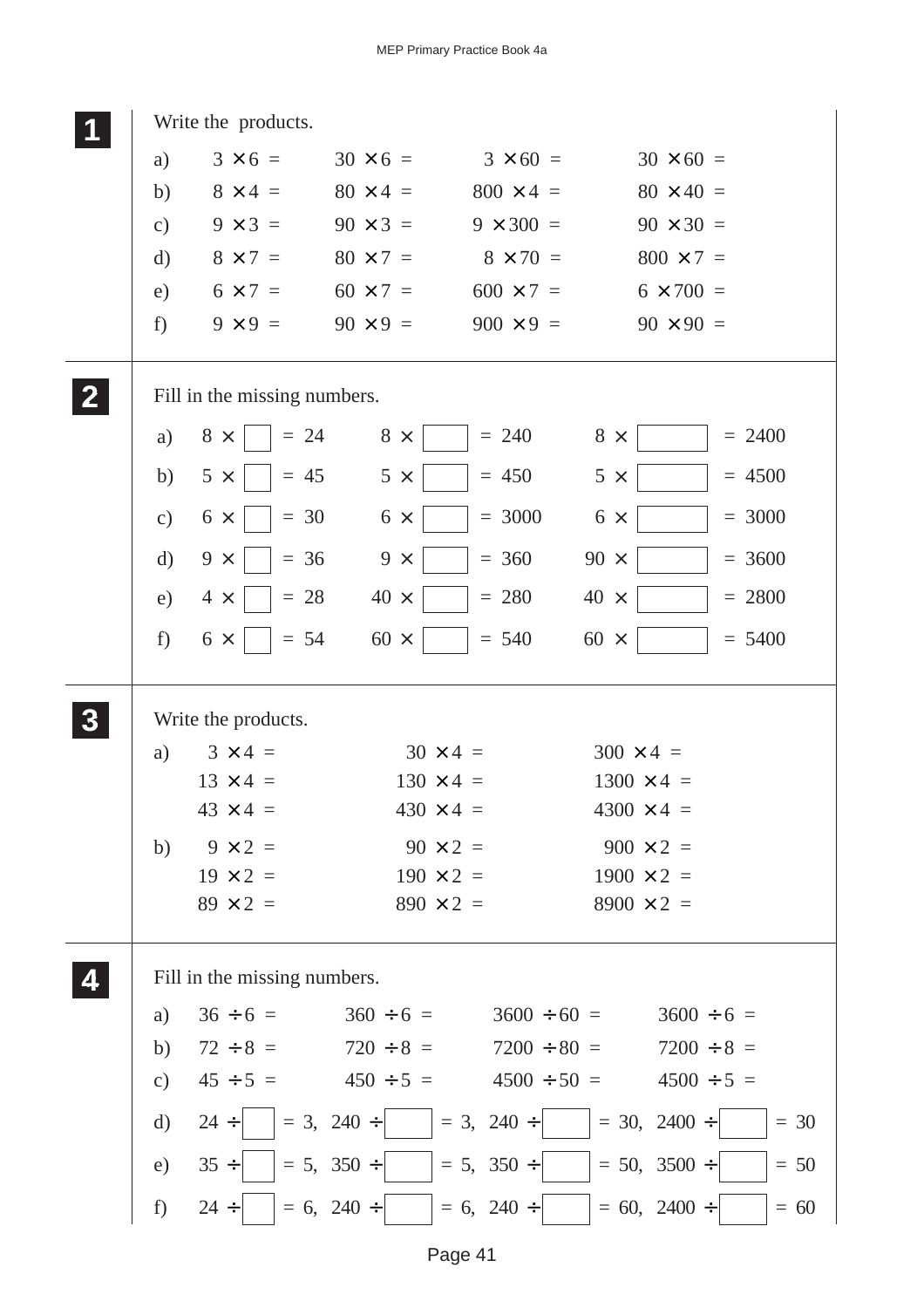| Fill in the missing numbers.                                                                                                                                              |
|---------------------------------------------------------------------------------------------------------------------------------------------------------------------------|
| a)<br>$3 \times 10 =$<br>ThH<br>$ThH$ $T$ $U$<br>$\vert$ U<br>$\mathbf T$<br>U                                                                                            |
| 3<br>5<br>$\overline{2}$<br>$\mathbf{1}$<br>$3$ 2 5 1 × 3 3 $3 \times 5T$ =<br>$T =$<br>$H +$<br>T<br>$\overline{3}$<br>$\overline{2}$<br>5<br>$\mathbf{1}$               |
| $\mathfrak{Z}$<br>$\overline{2}$<br>$H =$<br>5<br>$3\times2\mathrm{H}$ +<br>$\mathbf{1}$<br>H<br>$+$                                                                      |
| $3 \times 3Th =$<br>Th                                                                                                                                                    |
| b)<br>$4 \times 6U =$<br>ThH<br>$\mathbf T$<br>U<br>$ThH$ $T$ $U$<br>$U =$<br>$\mathbf U$<br>$T +$                                                                        |
| $\overline{7}$<br>5<br>$1   7   5   6   \times   4  $<br>$\mathbf{1}$<br>6<br>$4 \times 5T +$<br>$T =$<br>$T =$<br>$H +$<br>T<br>5<br>$\overline{7}$<br>$\mathbf{1}$<br>6 |
| $\overline{7}$<br>5<br>6<br>$\mathbf{1}$<br>$\boldsymbol{+}$<br>$4\times7\mathrm{H}$ +<br>$H =$<br>$H =$<br>$Th +$<br>H                                                   |
| $\tau$<br>5<br>6<br>1<br>$4 \times 1Th +$<br>Th<br>$Th =$                                                                                                                 |
|                                                                                                                                                                           |
| Estimate first, then calculate with addition and with multiplication.                                                                                                     |
| b)<br>a)                                                                                                                                                                  |
| 8<br>7<br>6                                                                                                                                                               |
| 2647<br>8<br>7<br>2647                                                                                                                                                    |
| 8<br>7<br>6<br>2647<br>8<br>7<br>6<br>$+ 2 6 4 7$<br>$2647\times$                                                                                                         |
| 7<br>-8<br>6<br>1 6 7 8                                                                                                                                                   |
| 1 6 7 8 $\times$                                                                                                                                                          |
|                                                                                                                                                                           |
| Which is more? How many more? Write in the missing signs and differences.                                                                                                 |
| 6 times 1480<br>3 times 2960<br>9 times 875<br>5 times 1420<br>b)<br>a)                                                                                                   |
|                                                                                                                                                                           |
| 4 times 3100<br>7 times 1800<br>8 times 734<br>2 times 2931<br>d)<br>$\mathbf{c})$                                                                                        |
|                                                                                                                                                                           |
| $5\overline{)}$<br>3<br>4<br>6<br>2                                                                                                                                       |
|                                                                                                                                                                           |
| Write these digits in the boxes so that the product is less than 10 000 and it is                                                                                         |
| odd<br>a 4-digit number<br>a)<br>b)<br>$\mathbf{c})$<br>even                                                                                                              |
| $\times$<br>X<br>$\times$                                                                                                                                                 |
|                                                                                                                                                                           |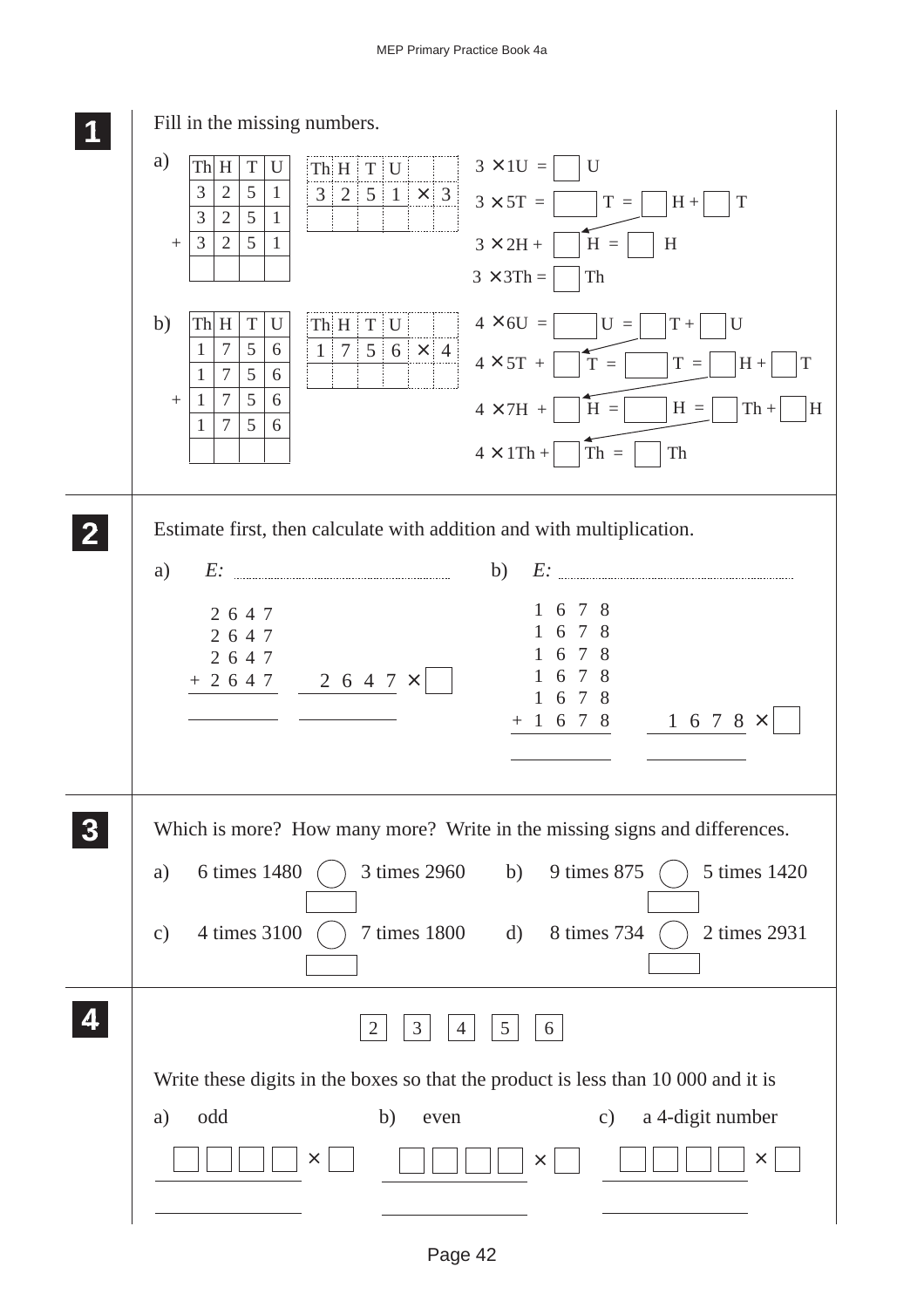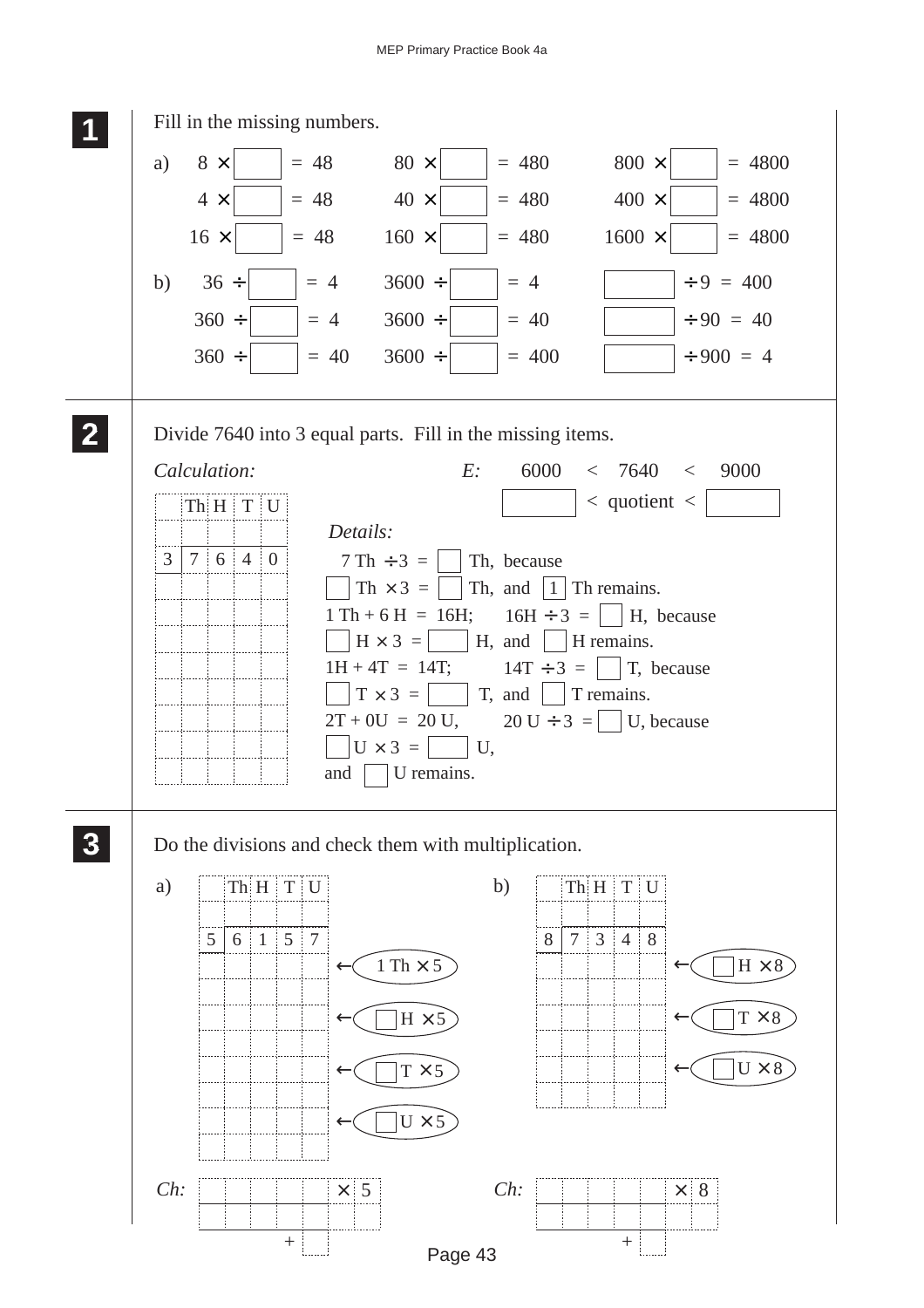|                         | How many unit cubes have been used to build the cuboids?<br>Calculate the volume in 3 different ways.                                                                                                |
|-------------------------|------------------------------------------------------------------------------------------------------------------------------------------------------------------------------------------------------|
|                         | b)<br>a)                                                                                                                                                                                             |
|                         | $V =$<br>$V =$                                                                                                                                                                                       |
|                         | $V =$<br>$V =$                                                                                                                                                                                       |
|                         | $V =$<br>$V =$                                                                                                                                                                                       |
|                         | Fill in the missing numbers.                                                                                                                                                                         |
|                         | $1256 \times 6 = 1256 \times 5 +$<br>a)                                                                                                                                                              |
|                         | $2432 \times 3 = 2433 \times 3 -$<br>b)                                                                                                                                                              |
|                         | How many squares can you count in this diagram?<br>a)<br>How many squares could you count in<br>b)<br>i) $675$ of these diagrams $\ldots \ldots \ldots \ldots \ldots \ldots \ldots$<br>$\mathbf{ii}$ |
|                         | Solve the problems in your exercise book.                                                                                                                                                            |
|                         | 964 soldiers are on parade. They are marching in rows of 6.<br>a)                                                                                                                                    |
|                         | How many rows are there?<br>$\mathbf{i}$<br>Does the last row contain fewer soldiers than the other rows?<br>$\ddot{i}$                                                                              |
|                         | What would your answers be if the soldiers were marching in a rows of 8?<br>b)                                                                                                                       |
| $\overline{\mathbf{5}}$ | Fill in the missing numbers.                                                                                                                                                                         |
|                         | $9360 \div 2$ $\qquad \qquad \div 3$ $\qquad \qquad \div 4$<br>$\div 6$<br>a)                                                                                                                        |
|                         | $\div$ 5<br>$\div 6$<br>$\div^2$<br>$9360 \div 4$<br>b)                                                                                                                                              |
|                         | $\div 6$ $\div 5$<br>c) $9360 \div 3$                                                                                                                                                                |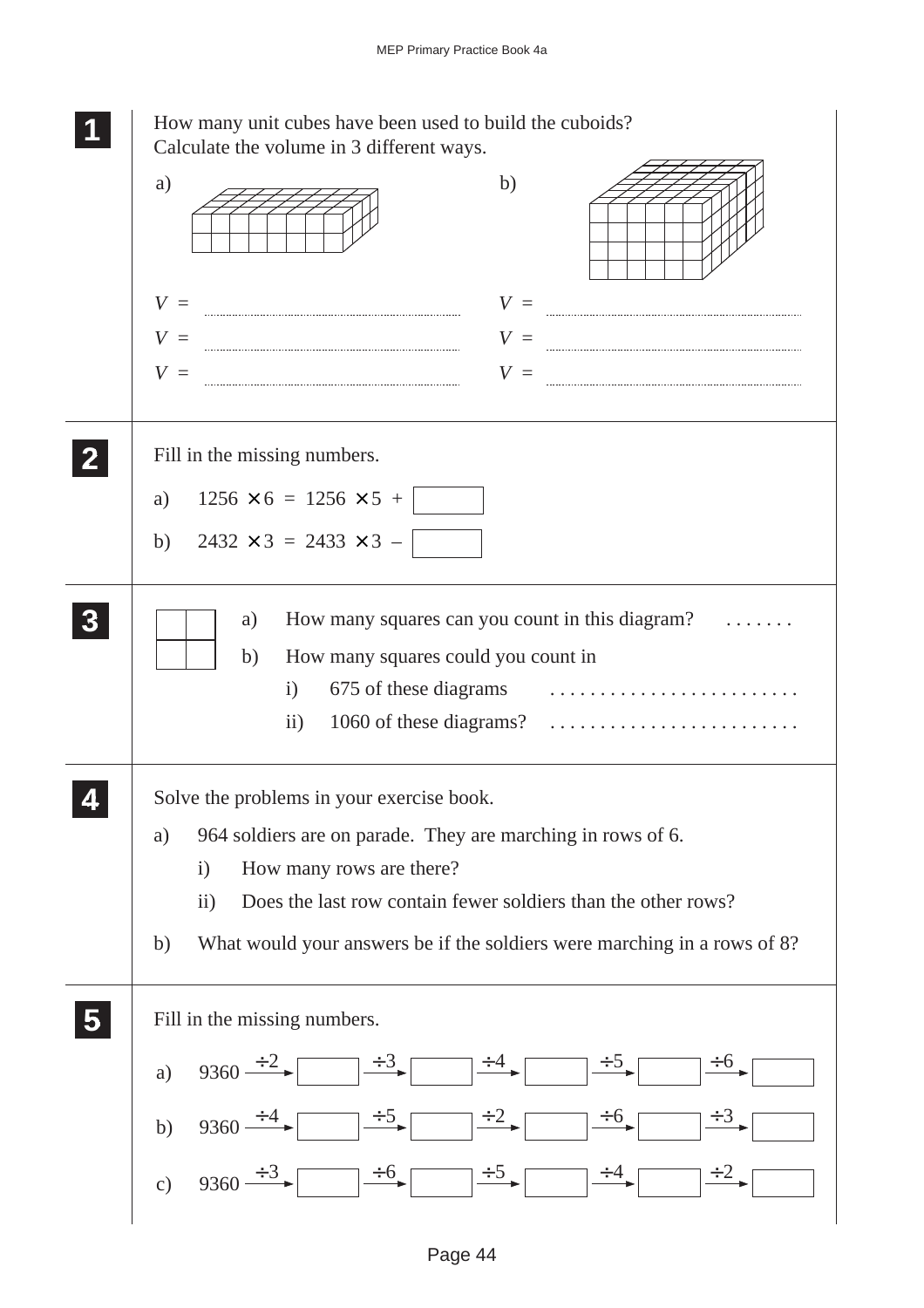| a)             |                |                         |               |   |           | How many triangles can you see in this diagram?        |                                    |              |                         |                       |                |   |                                                                                 |             |              |              |                |   |
|----------------|----------------|-------------------------|---------------|---|-----------|--------------------------------------------------------|------------------------------------|--------------|-------------------------|-----------------------|----------------|---|---------------------------------------------------------------------------------|-------------|--------------|--------------|----------------|---|
| b)             |                |                         |               |   |           | How many triangles could you see in                    |                                    |              |                         |                       |                |   |                                                                                 |             |              |              |                |   |
|                | $\mathbf{i}$   |                         |               |   |           | 100 of these diagrams                                  |                                    |              |                         |                       |                |   |                                                                                 |             |              |              |                |   |
|                | ii)            |                         |               |   |           | 1000 of these diagrams?                                |                                    |              |                         |                       |                |   |                                                                                 |             |              |              |                |   |
|                |                |                         |               |   |           |                                                        |                                    |              |                         |                       |                |   |                                                                                 |             |              |              |                |   |
|                |                |                         |               |   |           | Fill in the missing numbers.                           |                                    |              |                         |                       |                |   |                                                                                 |             |              |              |                |   |
| a)             |                |                         | $4200 \div 4$ |   |           |                                                        | $\div 5$ $\rightarrow 6$           |              |                         |                       |                |   | $\times 8$                                                                      |             |              | $\times$ 5   |                |   |
| b)             |                |                         | $4200 \pm 10$ |   |           |                                                        | $\div 3$                           |              |                         | $\frac{\div 4}{\div}$ |                |   | $\times$ 5                                                                      |             |              | $\times 6$   |                |   |
| c)             |                |                         | $4200 \div 7$ |   |           |                                                        | $\div 10$                          |              |                         | $\frac{+5}{ }$        |                |   | $\times 25$                                                                     |             |              | $\times 2$ . |                |   |
|                |                |                         |               |   |           |                                                        |                                    |              |                         |                       |                |   |                                                                                 |             |              |              |                |   |
|                |                |                         |               |   |           |                                                        |                                    |              |                         |                       |                |   | How many different results can you find? Use +, $-$ , $\times$ or $\div$ signs. |             |              |              |                |   |
|                |                |                         |               |   |           | $1000$   $10$   $5 =$                                  |                                    |              |                         |                       |                |   |                                                                                 |             |              |              |                |   |
|                |                |                         |               |   |           |                                                        |                                    |              |                         |                       |                |   |                                                                                 |             |              |              |                |   |
|                |                |                         |               |   |           | List the operations and results in your exercise book. |                                    |              |                         |                       |                |   |                                                                                 |             |              |              |                |   |
|                |                |                         |               |   |           |                                                        |                                    |              |                         |                       |                |   |                                                                                 |             |              |              |                |   |
|                |                |                         |               |   |           |                                                        |                                    |              |                         |                       |                |   |                                                                                 |             |              |              |                |   |
|                |                |                         |               |   |           |                                                        |                                    |              |                         |                       |                |   | Mr. Black bought 1000 kg of coal. He used about 75 kg each week.                |             |              |              |                |   |
| a)             |                |                         |               |   |           | How much coal had he used after 6 weeks?               |                                    |              |                         |                       |                |   |                                                                                 |             |              |              |                |   |
| b)             |                |                         |               |   |           | How much coal did he have left after 6 weeks?          |                                    |              |                         |                       |                |   | .                                                                               |             |              |              |                |   |
| $\mathbf{c})$  |                |                         |               |   |           |                                                        |                                    |              |                         |                       |                |   | After how many weeks might he run out of coal?                                  |             |              |              |                |   |
|                |                |                         |               |   |           |                                                        |                                    |              |                         |                       |                |   |                                                                                 |             |              |              |                |   |
|                |                |                         |               |   |           |                                                        |                                    |              |                         |                       |                |   | Practice multiplication. Complete the tables as quickly as you can!             |             |              |              |                |   |
| $\times$       | $\overline{2}$ | $\overline{\mathbf{4}}$ | 6             | 8 | <b>10</b> |                                                        | $\times$                           | $\mathbf{1}$ | $\overline{\mathbf{3}}$ | 5                     | $\overline{7}$ | 9 | $\times$                                                                        | $\mathbf 1$ | $\mathbf{3}$ | 5            | $\overline{7}$ | 9 |
| $\overline{2}$ |                |                         |               |   |           |                                                        | 1                                  |              |                         |                       |                |   | $\overline{2}$                                                                  |             |              |              |                |   |
| 4              |                |                         |               |   |           |                                                        | $\overline{\mathbf{3}}$            |              |                         |                       |                |   | 4                                                                               |             |              |              |                |   |
| 6              |                |                         |               |   |           |                                                        | 5                                  |              |                         |                       |                |   | 6                                                                               |             |              |              |                |   |
| 8<br><b>10</b> |                |                         |               |   |           |                                                        | $\overline{7}$<br>$\boldsymbol{9}$ |              |                         |                       |                |   | 8<br>10                                                                         |             |              |              |                |   |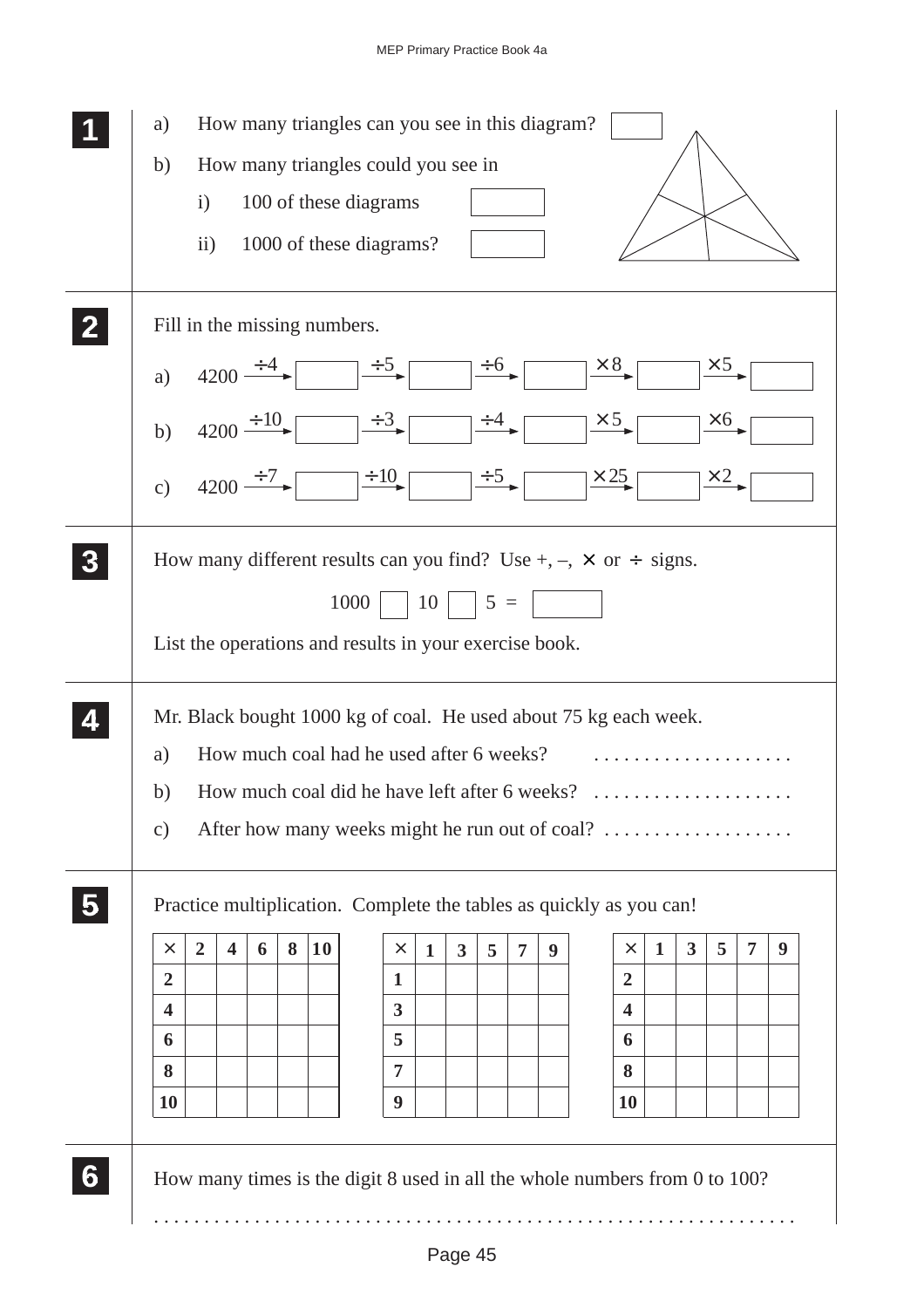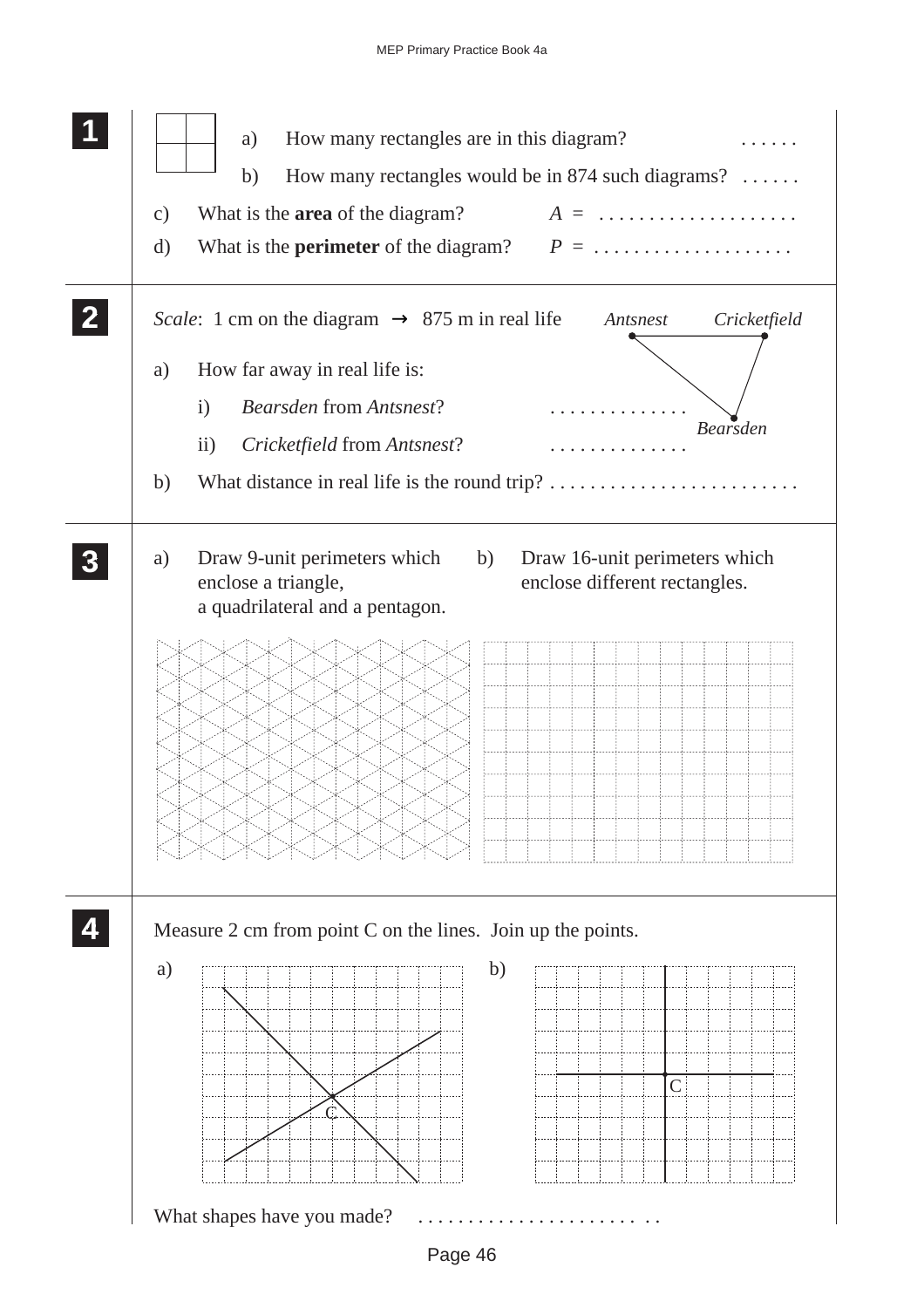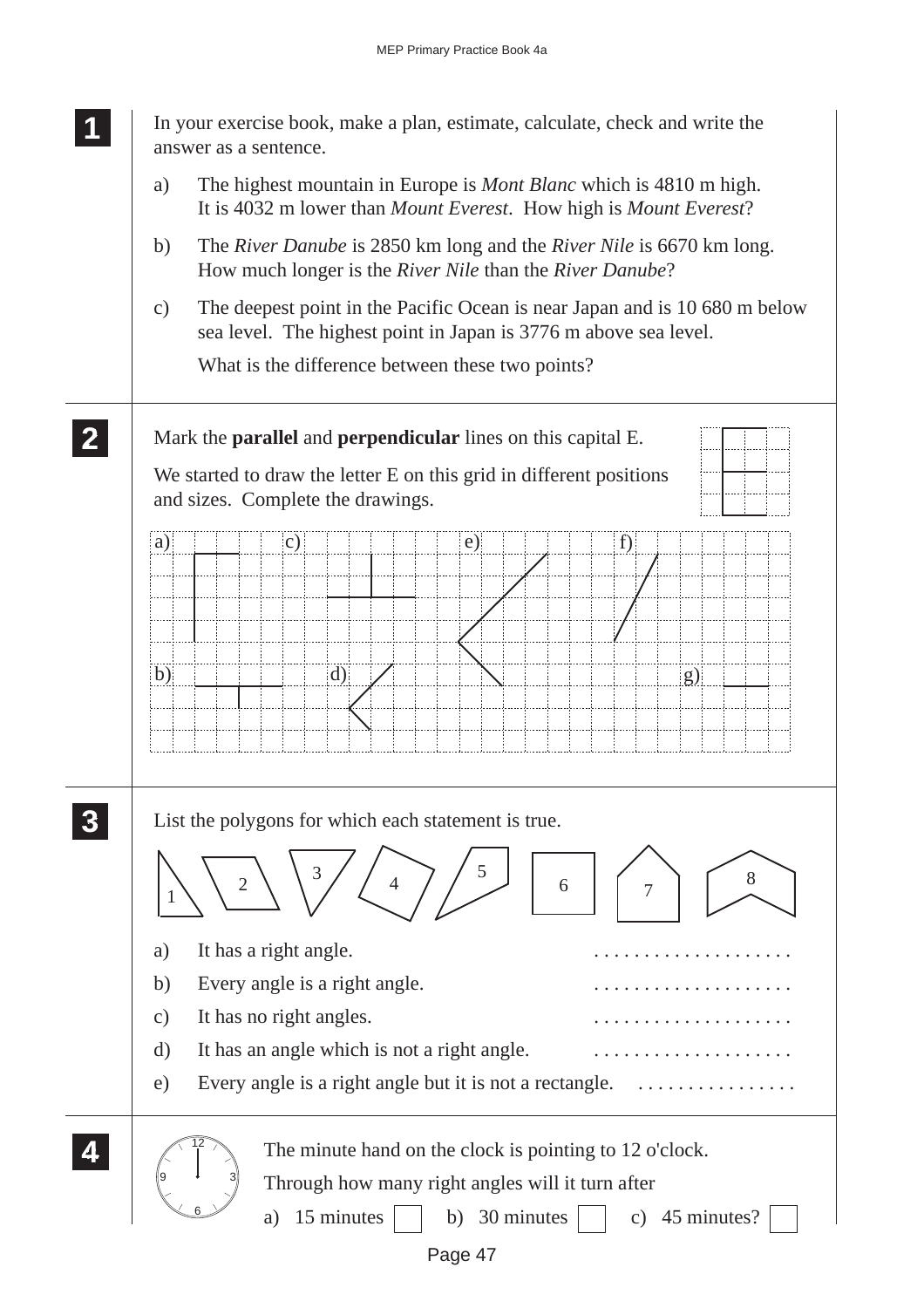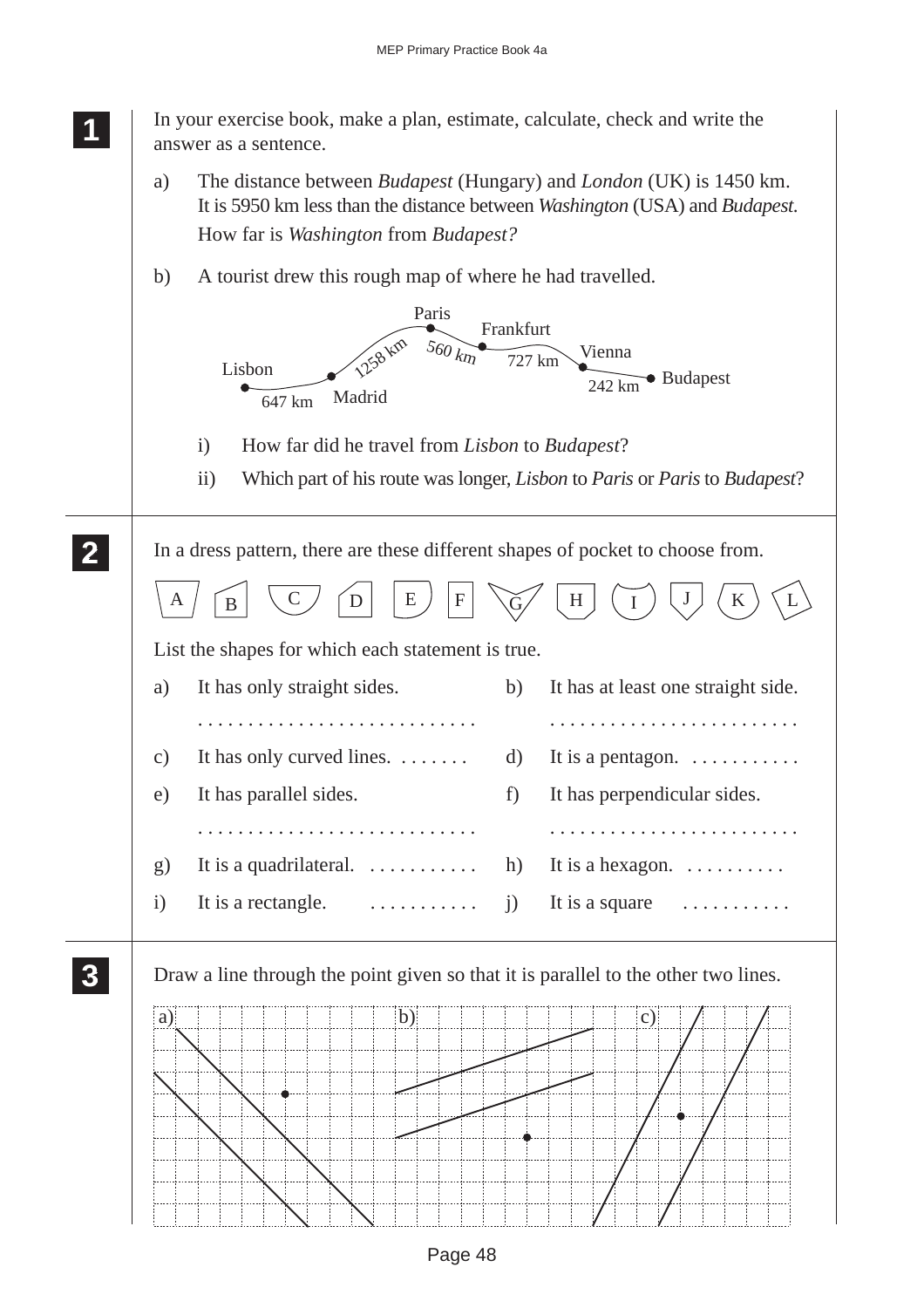